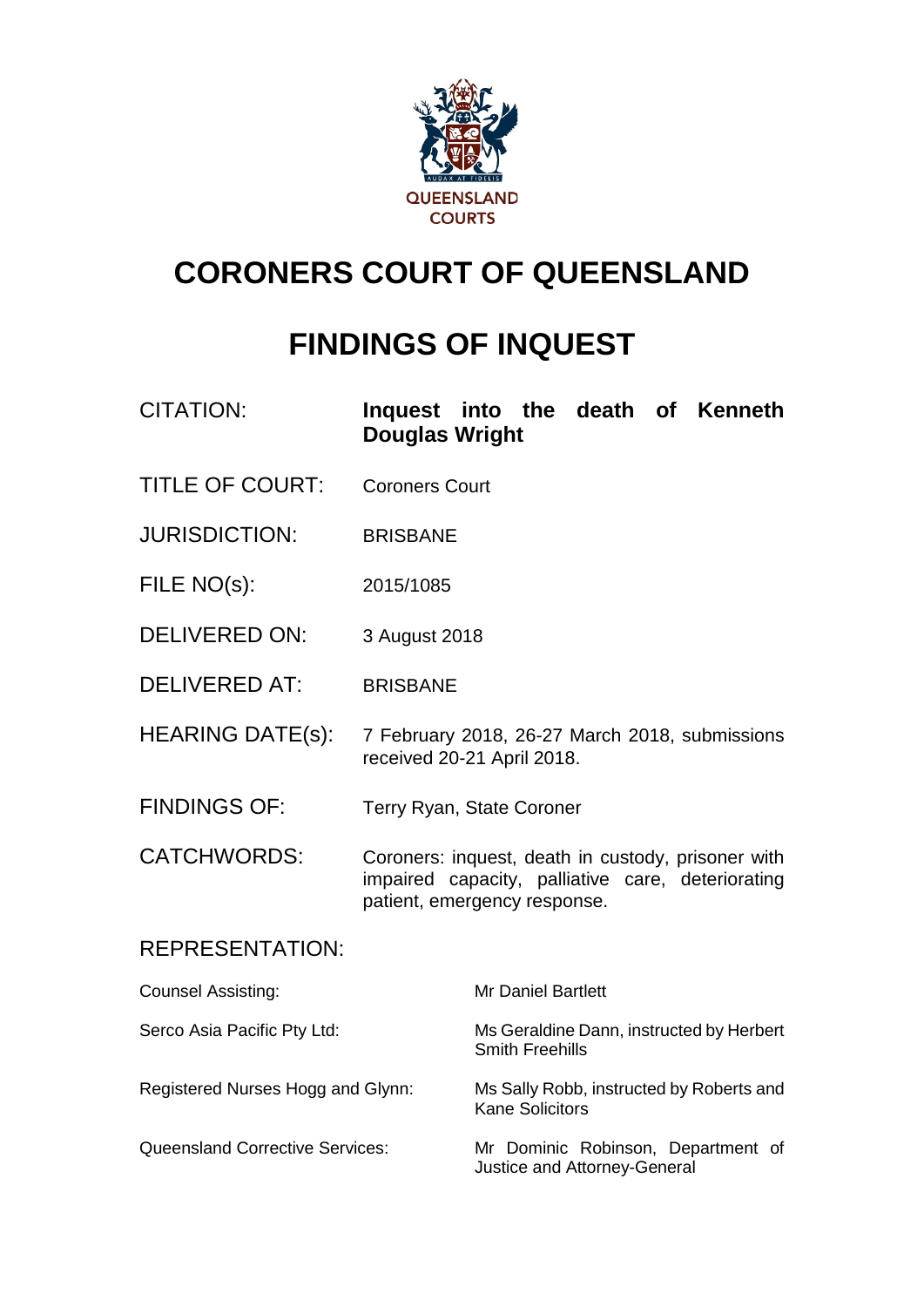| The adequacy and appropriateness of the care provided to Mr Wright at the |
|---------------------------------------------------------------------------|
|                                                                           |
| The management of the Code Blue and decisions surrounding                 |
| resuscitation, in particular the decision not to commence CPR 15          |
|                                                                           |
|                                                                           |
|                                                                           |
|                                                                           |
|                                                                           |
|                                                                           |
|                                                                           |
|                                                                           |

## **Table of Contents**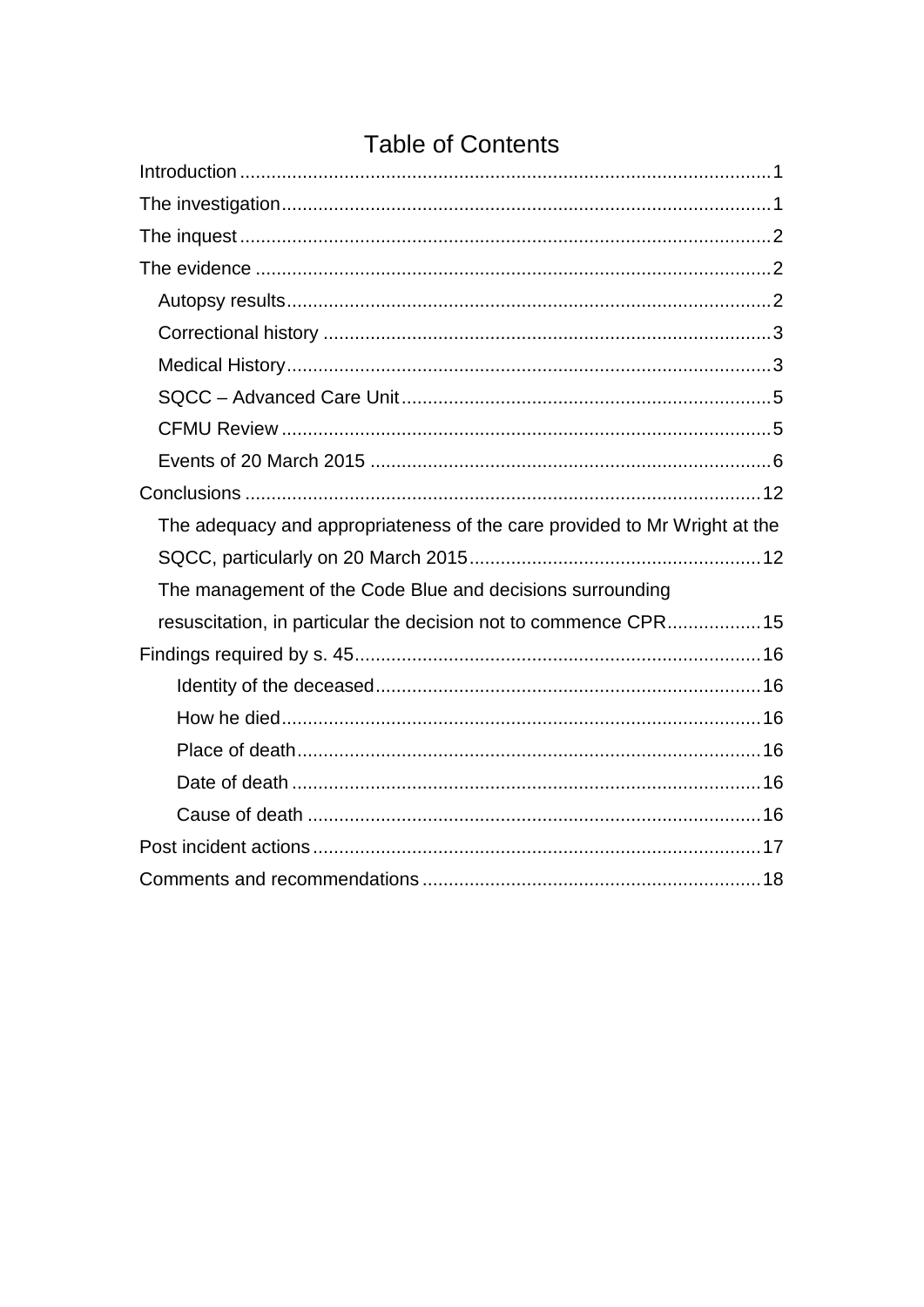## <span id="page-2-0"></span>**Introduction**

- 1. Mr Kenneth Wright died on 20 March 2015. He was 71 years of age. At the time of his death he was a prisoner at the Southern Queensland Correctional Centre (SQCC) at Spring Creek, near Gatton.
- 2. Mr Wright had a moderate cognitive impairment and was bedridden in his cell in the SQCC's Advanced Care Unit (ACU) as a consequence of significant head and other injuries sustained at the Capricornia Correctional Centre in September 2014. On the afternoon of 20 March 2015 he was found by nursing staff in a deteriorating state with oxygen saturations at 77 per cent. He was left unattended, and approximately one hour later was found deceased in his cell.
- 3. These findings consider the following issues:
	- the identity of the deceased person, how he died, and the time, place and medical cause of his death;
	- the adequacy and appropriateness of the care provided to Mr Wright at the SQCC, particularly on 20 March 2015;
	- the management of the Code Blue on 20 March 2015 and decisions surrounding resuscitation, in particular the decision not to commence CPR; and
	- whether any recommendations can be made to prevent a death in similar circumstances from happening in the future.

## <span id="page-2-1"></span>**The investigation**

- 4. An investigation into the circumstances leading to Mr Wright's death was overseen by Detective Sergeant Andy Seery from the Queensland Police Service (QPS) Corrective Services Investigation Unit (CSIU).
- 5. Upon being notified of Mr Wright's death, CSIU officers attended the SQCC on 20 March 2015. Mr Wright's correctional records and his medical files from SQCC and the Princess Alexandra Hospital (PAH) were obtained, together with relevant records from the Office of the Public Guardian.
- 6. The CSIU investigation was informed by statements from relevant custodial correctional officers and nursing staff at SQCC, and a medical officer at the PAH. These statements were tendered at the inquest.
- 7. At the request of the Coroners Court, Dr Natalie MacCormick from the Queensland Health Clinical Forensic Medicine Unit (CFMU) examined the statements as well as the medical records for Mr Wright from SQCC and the PAH and reported on them.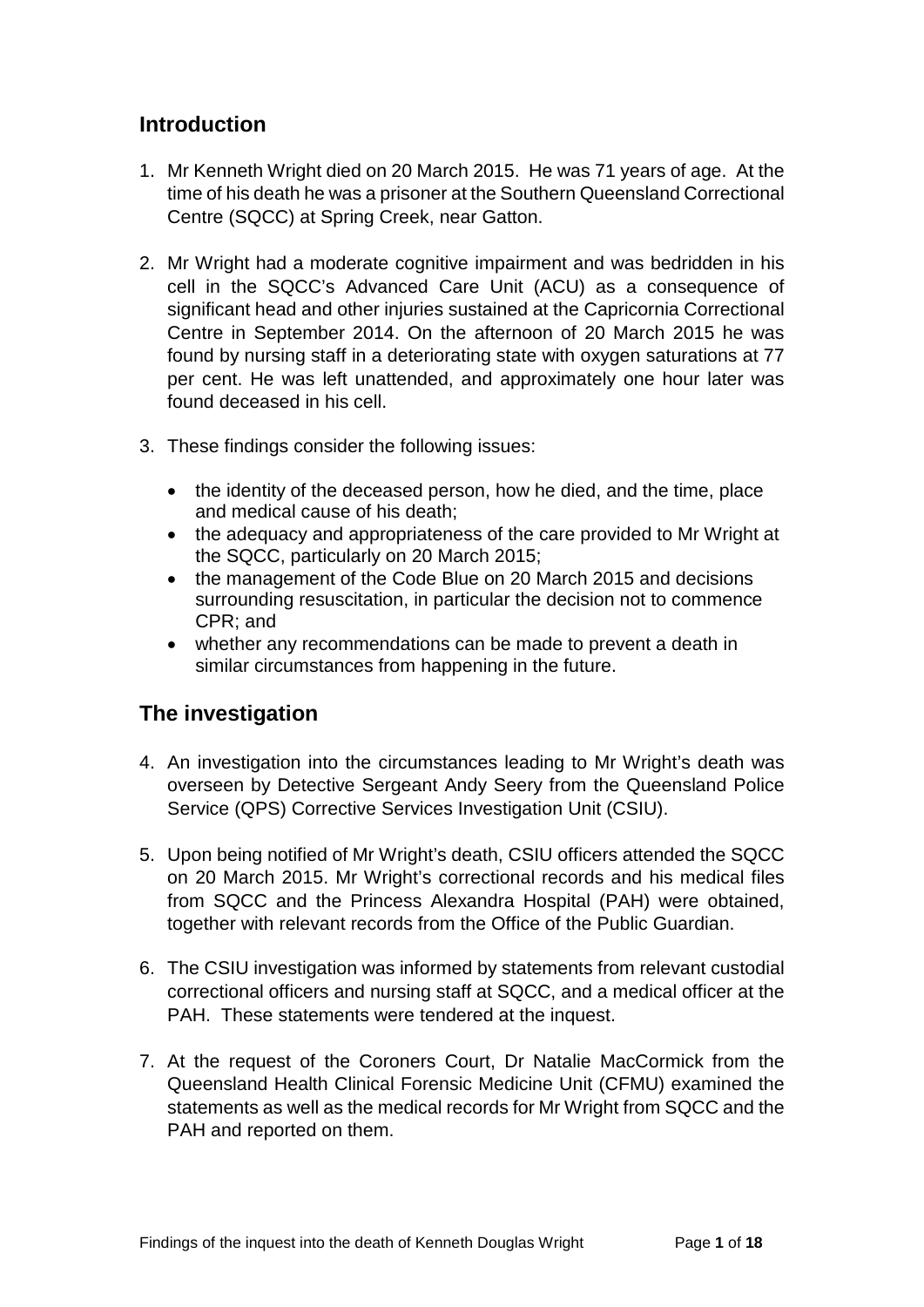8. The CSIU investigation concluded that Mr Wright died as a result of natural causes, and that he was provided with adequate medical care at SQCC. It also found that there were no suspicious circumstances associated with the death or the earlier fall at the Capricornia Correctional Centre. I am satisfied that the CSIU investigation was professionally conducted and that all relevant material was accessed.

## <span id="page-3-0"></span>**The inquest**

- 9. As Mr Wright died while in custody an inquest was required by s 27 of the *Coroners Act 2003*. A pre-inquest conference was held in Brisbane on 7 February 2018. Mr Bartlett appeared as counsel assisting, and leave to appear was granted to Serco, Registered Nurses Glynn and Hogg and Queensland Corrective Services.
- 10.All of the statements, records of interview, medical records, photographs and materials gathered during the investigation were tendered at the inquest. Written submissions were provided from the represented parties following the conclusion of the evidence.
- 11.The following persons were called to give oral evidence at the inquest on 26 March 2018:
	- Former Detective Sergeant Andy Seery Investigating Officer, Corrective Services Investigation Unit
	- Alice Glynn Registered Nurse
	- Fiona Hogg Clinical Nurse
	- Mark Walters Director, SQCC
	- Dr Natalie MacCormick Forensic Medical Officer, Clinical Forensic Medicine Unit

### <span id="page-3-1"></span>**The evidence**

#### <span id="page-3-2"></span>*Autopsy results*

- 12.An autopsy examination with associated CT scans and toxicology testing was conducted by Forensic Pathologist, Dr Rohan Samarasinghe. The autopsy report was tendered at the inquest.
- 13.The CT scans showed metallic fixative devices within Mr Wright's jawbone. There was evidence of a C5/C6 anterior spinal fusion with metallic fixatives. Post mortem examination showed evidence of old head injuries with resolved subdural/subarachnoid haemorrhage. There was evidence of previous cerebral infarctions, as well as an organising thrombus in the left main common carotid artery.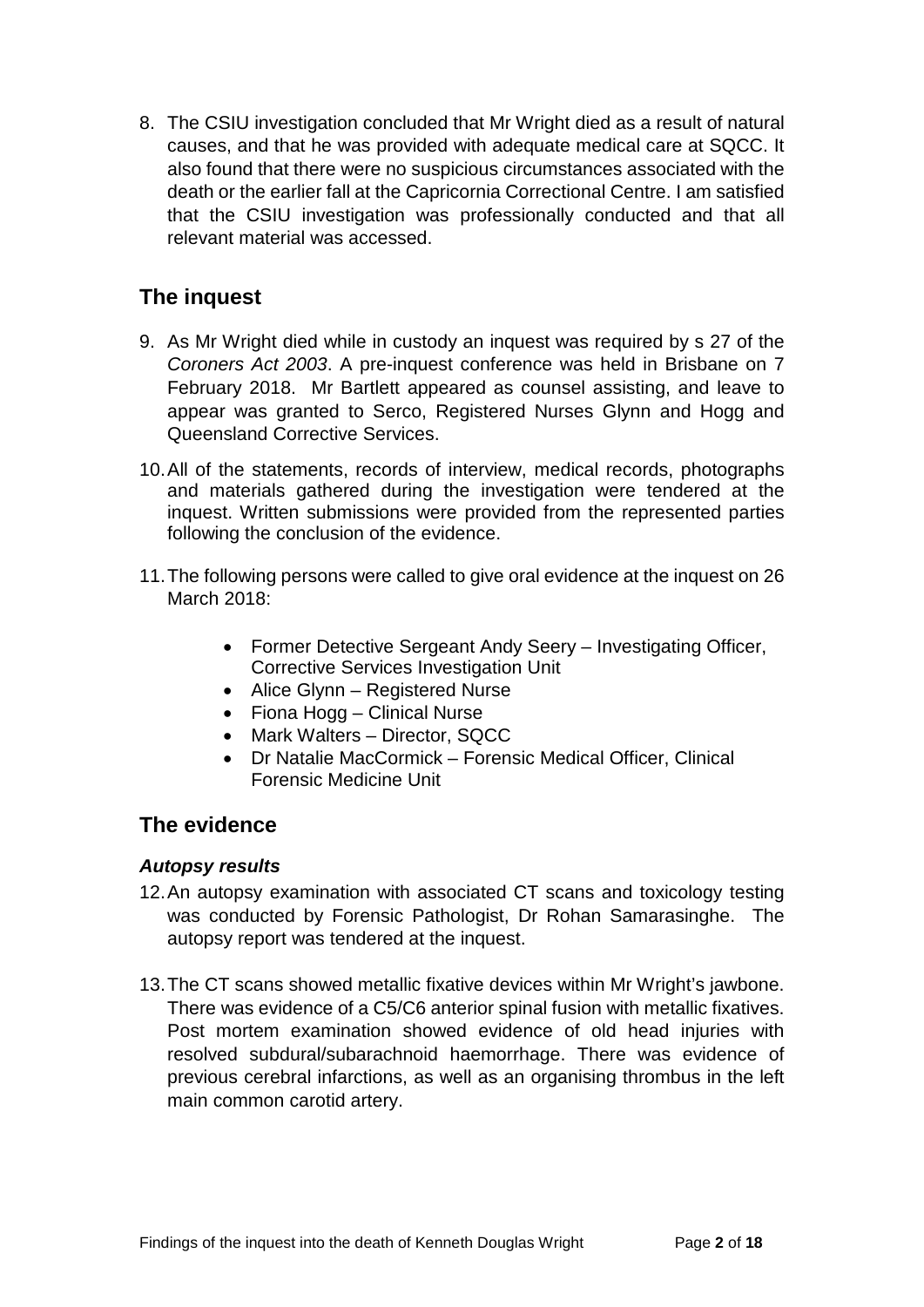14.The major acute pathology identified at autopsy was bilateral aspiration type bronchopneumonia, which had developed on a background of severe chronic obstructive pulmonary disease with emphysema and anthracosis. Dr Samarasinghe found that the cause of death was aspiration pneumonia, due to or as a consequence of traumatic brain injury, which was a consequence of a fall from height.

#### <span id="page-4-0"></span>*Correctional history*

- 15.On 24 June 2011, Mr Wright was sentenced in the Rockhampton District Court to 3 years imprisonment to be suspended after 12 months. The charges related to his possession and sharing of significant amounts of child pornography, described at sentencing as the 'worst imaginable', as well as weapons offences.
- 16.The sentencing remarks for these offences noted that Mr Wright had been separated for a period of about 15 years. He had two adult children who he maintained contact with. He had served no previous time in custody. It was also noted that in 1991, Mr Wright was involved in a serious motor vehicle accident, following which he was hospitalised for a period of three years.
- 17.On 5 November 2013, Mr Wright was charged with further child pornography offences committed after he had served his initial period of imprisonment. Mr Wright was remanded in custody on these charges up until his death. The further charges were listed for mention in the District Court in late March 2015.

#### <span id="page-4-1"></span>*Medical History*

- 18.Mr Wright's medical condition was significantly affected by an incident that occurred on 4 September 2014, just over 6 months before his death. On that date Mr Wright was seriously injured as a result of a fall from a balcony at the Capricornia Correctional Centre. He sustained multiple traumatic injuries in that fall including extensive fractures and a subarachnoid haemorrhage.
- 19.An internal investigation was conducted by Queensland Corrective Services into this fall. This led to a finding that no one else was involved in the fall and the incident was assessed as an attempted suicide. This finding was confirmed by the CSIU investigation. Mr Wright expressed a wish to die on other occasions after this incident.<sup>[1](#page-4-2)</sup>
- 20.On 8 September 2014, Mr Wright was transferred from Rockhampton Hospital to the PAH in Brisbane where he remained until 16 October 2014. He was then transferred to the SQCC where he remained until his death, apart from one brief admission to the PAH.

<span id="page-4-2"></span><sup>1</sup> Exhibit C3.1, pages 34,106 and 160  $\overline{a}$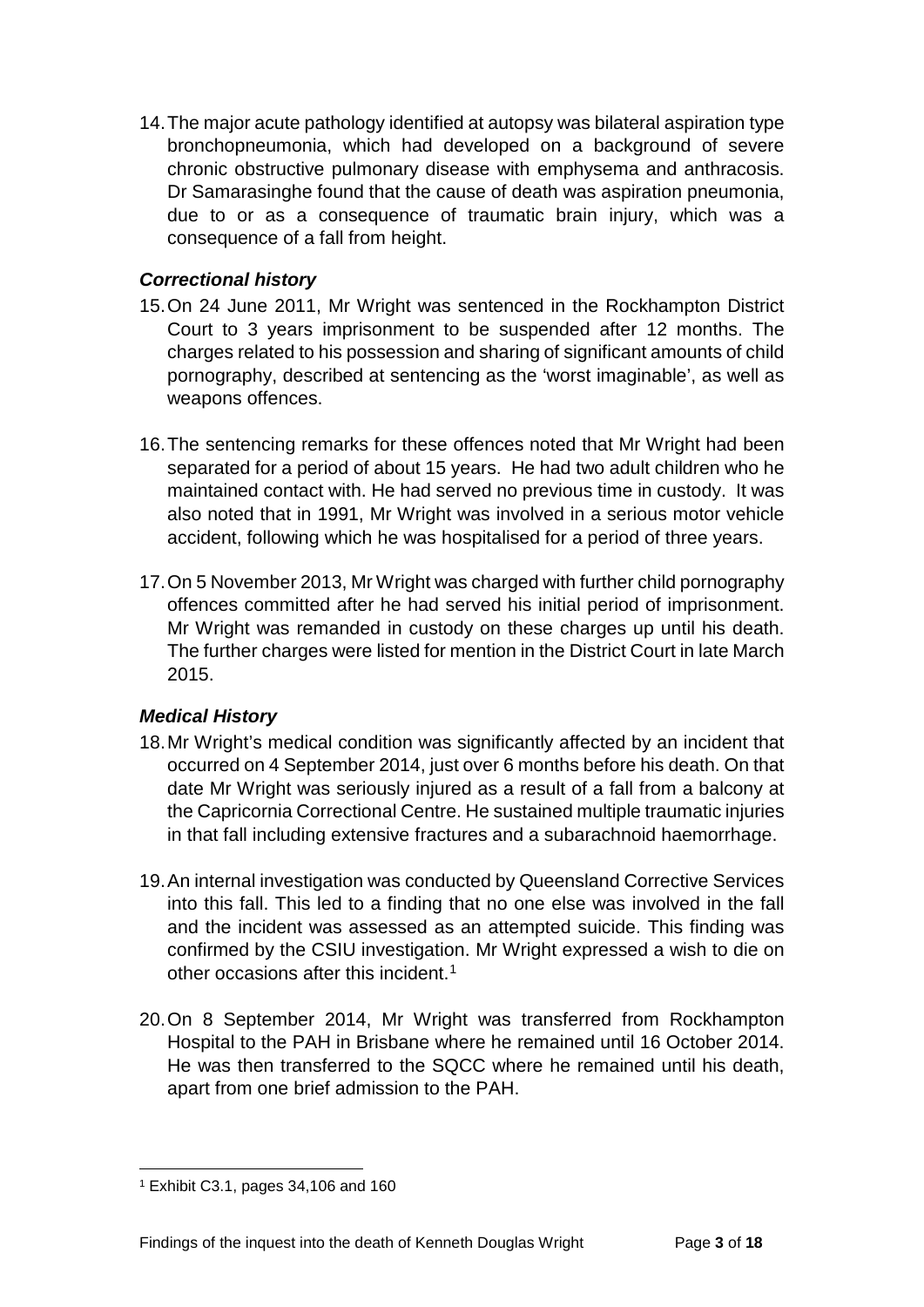- 21.Mr Wright received ongoing medical management from 16 October 2014 until March 2015 at SQCC. The PAH Discharge Summary from October 2014 recorded that he required 'full nursing care for feeding and all hygiene cares' and had 'very low insight into location and current medical condition'.
- 22.The Advanced Care Placement Application that preceded his transfer to SQCC recorded his need for advanced care as a prisoner who had complex/chronic health conditions or disabilities. It listed 12 current health conditions and indicated he required assistance with activities of daily living and transferring from bed to chair, observing he 'cannot follow commands and is unable to participate in any rehabilitation.[2](#page-5-0)
- 23.Mr Wright refused medication, food and fluids at SQCC throughout December 2014. He was consequently referred by the SQCC Visiting Medical Officer to the PAH on 30 December 2014 for assessment. He remained there until 8 January 2015. The PAH discharge summary recorded that he would need Prison Mental Health Service follow up, which was provided. He was closed to the PMHS in late January 2015 after he was assessed as not suffering a major mood or psychotic disorder and was consistently denying suicidal ideation.[3](#page-5-1) The PMHS recommended that he be referred to the Public Guardian.
- 24.On 3 February 2015, the Queensland Civil and Administrative Tribunal appointed the Public Guardian to provide decisions for Mr Wright for a period of three months in relation to legal matters, accommodation decisions, health care and service provision. The application noted that Mr Wright suffered cognitive impairment as a result of an acquired brain injury and underlying dementia, and he was refusing all treatment. [4](#page-5-2) At the time of the application to QCAT, he had scored 14/30 on a Mini Mental State Examination, indicating a moderate level of cognitive impairment. Mr Wright's son was appointed as his administrator on 5 March 2015.
- 25.Advice of the QCAT appointment was given to SQCC on 4 February 2015. The Office of the Public Guardian confirmed on 22 March 2018 that no formal health care decisions had been made by the delegate guardian for Mr Wright in the lead up to his death. A representative of the Public Guardian visited Mr Wright at SQCC on 17 February 2015. A file note of that visit records Mr Wright as saying that he did not want any help and 'he wanted them to go away and not come back'.<sup>[5](#page-5-3)</sup>

 $\overline{a}$ 

<span id="page-5-0"></span><sup>2</sup> Exhibit C3.1, page 104

<span id="page-5-1"></span><sup>3</sup> Exhibit C3.1, page 263

<span id="page-5-2"></span><sup>4</sup> Exhibit C6

<span id="page-5-3"></span><sup>5</sup> Exhibit C6, page340-341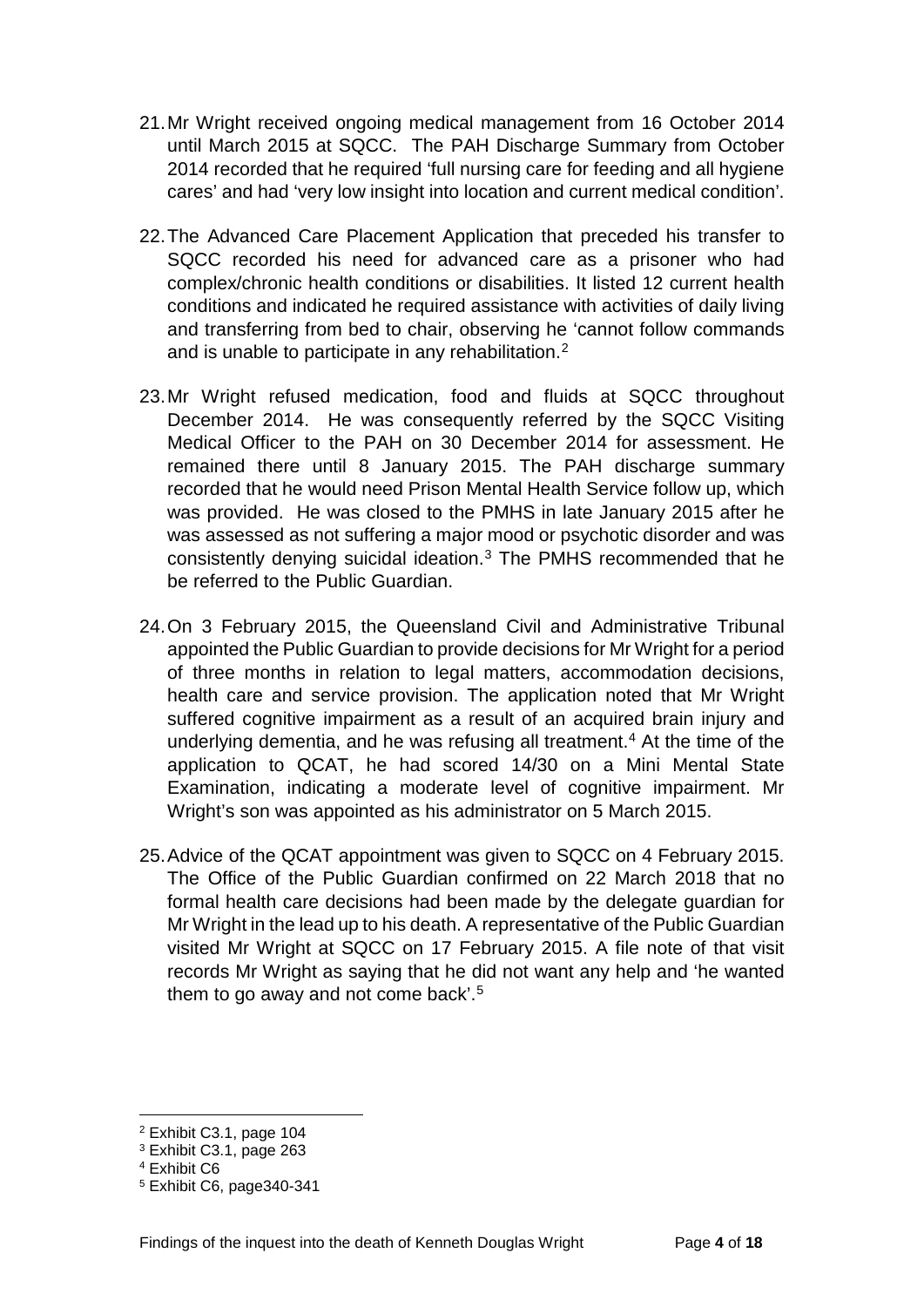#### <span id="page-6-0"></span>*SQCC – Advanced Care Unit*

- 26.At the time of Mr Wright's death, SQCC was a high security prison for men with a capacity of 380 inmates. SQCC is operated by Serco, the Asia-Pacific Arm of Serco Group PLC, which is a UK based company. Serco manages SQCC pursuant to an agreement with Queensland Corrective Services. On 3 July 2018, it was announced that SQCC would be converted to a prison for women in order to ease capacity problems in Queensland's female prison system.
- 27.Mr Walters' evidence was that the ACU at SQCC was located within the Medical Centre, which provided assistance with very minor ailments and the distribution of medication to prisoners. [6](#page-6-2) More complex medical complaints requiring higher levels of care were dealt with by transferring prisoners by ambulance from the ACU to the secure ward at the PAH.[7](#page-6-3)
- 28.The purpose of the ACU was to permit 24-hour advanced medical care that could not be provided in any other prison in Queensland. The ACU was able to receive prisoners from the PAH who no longer required in-patient care. It was able to manage prisoners who required palliative or post-operative care, who had complex and chronic conditions and needed full-time living assistance. The ACU was comprised of two cells with two beds each and could accommodate up to four patients.[8](#page-6-4) The ACU contained equipment to respond to medical emergencies, including oxygen.
- 29.Serco engages part time visiting medical officers who attend the medical centre on a regular rostered basis. The VMOs are also consulted by the medical staff at SQCC for the purpose of authorising prescriptions when they are not on site.
- 30.The services which were provided for Mr Wright in the ACU were similar to those in a nursing home and included dealing with pressure areas, servicing an indwelling catheter, bathing in bed, and when possible getting him out of bed and into a chair, managing and administering medications and monitoring food intake.

#### <span id="page-6-1"></span>*CFMU Review*

31.Dr MacCormick assisted the inquest by reviewing the available medical records, witness statements, and the autopsy report completed by Dr Samarasinghe. She provided a detailed and helpful report which was tendered at the inquest, and also gave evidence at the inquest.[9](#page-6-5)

 $\overline{a}$ 

<span id="page-6-2"></span><sup>6</sup> Some witnesses, including Nurses Hogg and Glynn, referred to the ACU as the 'Acute Care Unit'

<span id="page-6-3"></span><sup>7</sup> Exhibit B7

<span id="page-6-4"></span><sup>8</sup> Exhibit B7

<span id="page-6-5"></span><sup>9</sup> Exhibit B4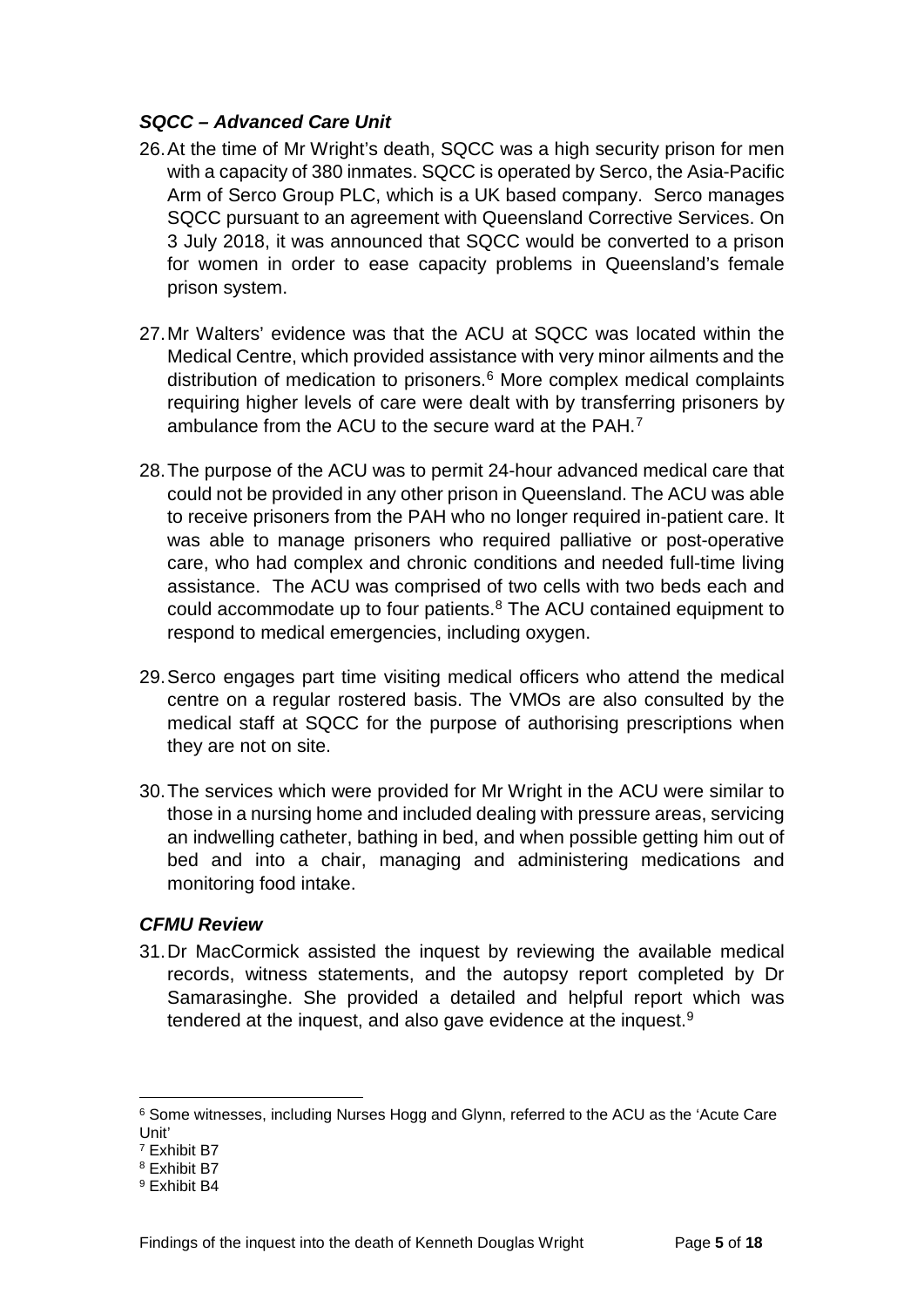- 32.Dr MacCormick's report noted that Mr Wright suffered significant injuries from the fall sustained in September 2014, and his recovery from these injuries was significantly hampered by his age, comorbidities, poor compliance with treatment, and refusal of food, water and medications.
- 33.Dr MacCormick also noted that it was unclear what precipitated the vomiting that led to the aspiration event on the day of his death, and that patients who are on strong pain medication, have altered levels of consciousness due to delirium, have swallowing difficulties or are frail, are at higher risk of aspiration.
- 34.Dr MacCormick expressed concern about Mr Wright's management after he was found unstable on 20 March 2015, particularly the decision to leave him unmonitored and unattended after his oxygen saturations were found to be 77 per cent. Dr MacCormick considered that an assessment of his airway and breathing with immediate delivery of supplemental oxygen was indicated from 1:33pm on that day, and that Mr Wright needed to be constantly monitored until his clinical findings improved. It was necessary to act immediately to avoid further deterioration
- 35.Dr MacCormick's evidence was that she would expect a nurse to be familiar with basic life support, which would include the supply of oxygen if it was available.
- 36.Dr McCormick also expressed concern about the accessibility of the Code Blue alert systems at SQCC, as it appeared that Nurse Glynn needed to leave Mr Wright's bedside to activate a Code Blue. Dr MacCormick considered that should be able to be done from the patient's bedside or from a personally worn device.

#### <span id="page-7-0"></span>*Events of 20 March 2015*

- 37.On 19 March 2015, Mr Wright was transported to the Princess Alexandra Hospital Secure Unit for an outpatient appointment for radiological review. He was then returned to SQCC, where he vomited later that evening.
- 38.On 20 March 2015, Mr Wright was in the care of registered nurses Alice Glynn and Fiona Hogg in the ACU at SQCC. There were a total of four nurses on duty on that date. Nurse Hogg was required to take on some of the duties of the Clinical Manager, who was on leave. She provided assistance to Nurse Glynn, who regarded Nurse Hogg as her supervisor.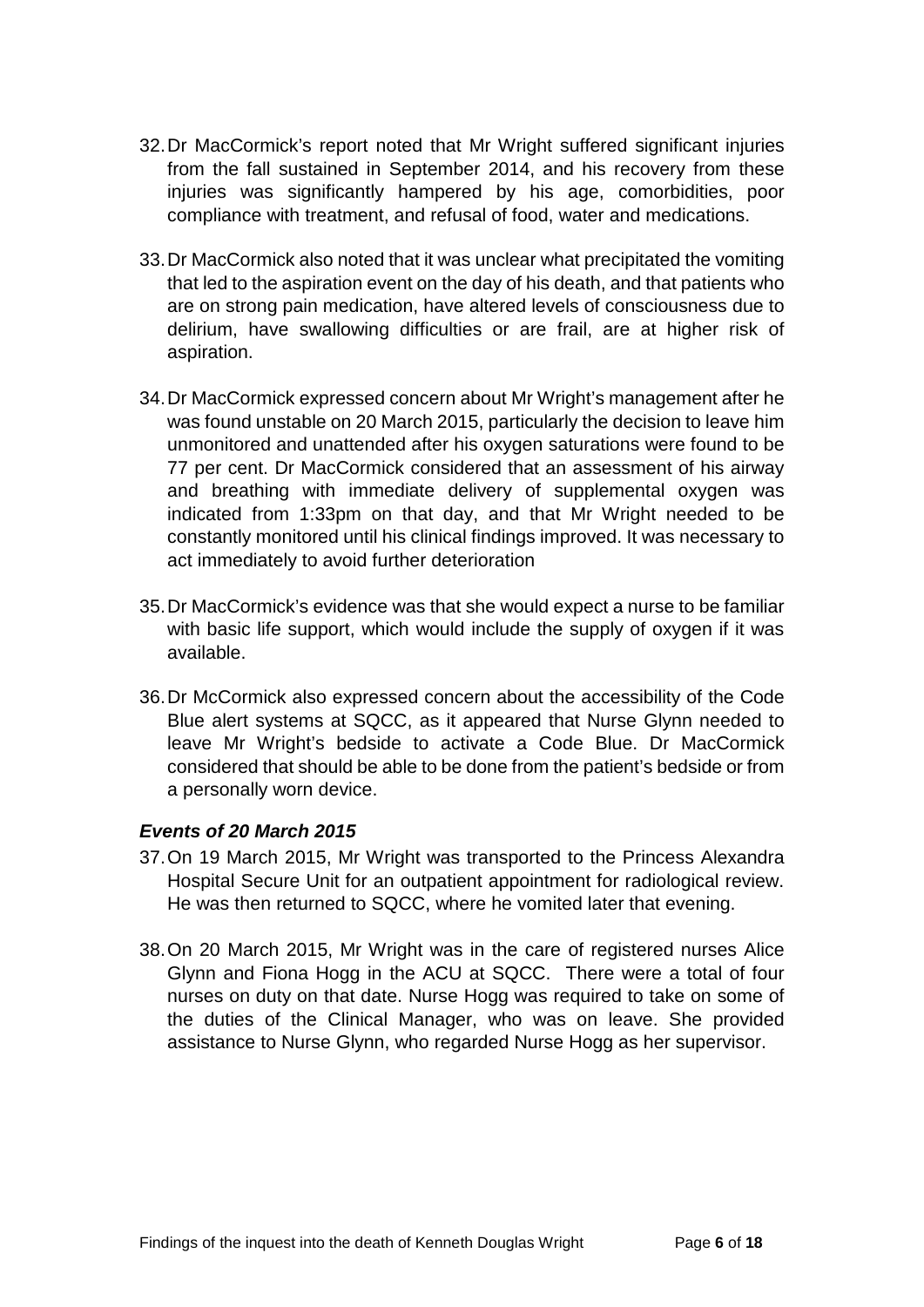- 39.At the time of Mr Wright's death, Nurse Glynn was working as a casual nurse at SQCC two or three shifts a week. She had graduated as a registered nurse in 2014, and her only previous work experience as a registered nurse was as an agency nurse in Toowoomba. Nurse Glynn said that she had not received a full orientation when she first commenced at SQCC and that she was not shown any policies, procedures or protocols to guide nursing practice. She used the Primary Care Clinical Manual to guide her practice, a tool used by nurses in rural and remote settings.<sup>[10](#page-8-0)</sup>
- 40.CCTV footage was available from the corridor outside the cell where Mr Wright's bed was located. There were some discrepancies in the statements of Nurses Glynn and Hogg. However, each accepted that the chronology provided by the times noted on the CCTV footage was accurate. These discrepancies were resolved in supplementary statements and at the inquest.
- 41.Nurse Glynn attempted to administer morning medications to Mr Wright at approximately 8:56am and was in his room for about 2 minutes. Between 11:43am and 11:51am, Nurse Glynn and Nurse Hogg attended to Mr Wright in his cell. At the inquest the nurses described attending to Mr Wright's pressure care area at this time. Each described talking to Mr Wright and getting verbal and non-verbal responses indicating that Mr Wright was comfortable.
- 42.From approximately 12:00pm to 1:00pm, Nurse Glynn took her lunch break. Between 1:26pm and 1:33pm, Nurse Glynn checked Mr Wright's vital signs. An oxygen saturation level of 77 per cent was recorded. These observations were entered in the progress notes under a 2:00pm entry, after Nurse Glynn had discussed her concerns about the recorded observations with Nurse Hogg.
- 43.Nurse Glynn's evidence was that 'the observations appeared unstable' so she immediately left the ACU and notified Nurse Hogg. Nurse Glynn's evidence was that she was concerned about Mr Wright's deterioration, and that was why she communicated the observations to Nurse Hogg, who was her supervisor. Nurse Glynn's evidence was that she understood Mr Wright was being monitored (although not by her) after she communicated her concerns to Nurse Hogg. Nurse Glynn left to perform other duties in the clinic.

<span id="page-8-0"></span><sup>&</sup>lt;sup>10</sup> Exhibit B<sub>2</sub> 1  $\overline{a}$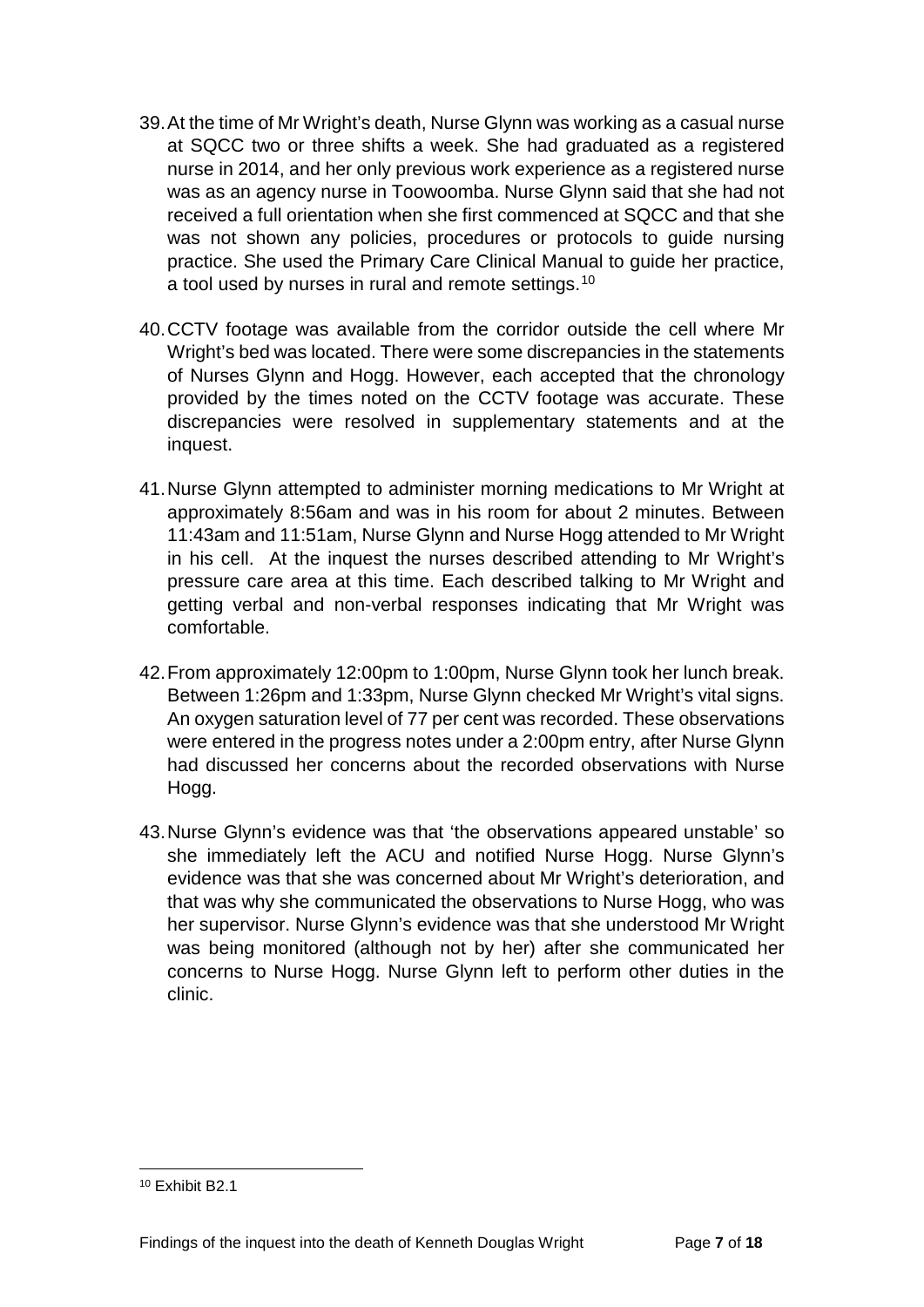- 44.In her evidence at the inquest Nurse Hogg accepted that she was told of the 77 per cent oxygen saturation level. Nurse Hogg's Officer Report, made on 20 March 2015 at 18:20, stated, '*RN Glynn approached me, informing me of the observations she had just conducted on Prisoner Wright, with these findings I made a clinical decision to send Prisoner offsite to the Princess Alexander Hospital via QAS*'.
- 45.Nurse Hogg said that after speaking with Nurse Glynn she contacted Head of Residential, Wayne Gurski, and told him that Mr Wright required transport offsite by the Queensland Ambulance Service (QAS) to the Princess Alexandra Hospital. Nurse Hogg said that she was told that an ambulance could not attend as more corrective services officers were required for that to happen, and they had to be called in to work. The progress notes entry on 20 March 2015 at 2:15pm supports Nurse Hogg's evidence that they were awaiting staff for the transfer.
- 46.It was not clear from Nurse Hogg's evidence that she conveyed any degree of urgency when requesting that Mr Wright be transferred offsite. It was also not clear that she was not given a time frame within which to expect QAS assistance. Her evidence was that the timing of calling an ambulance was subject to operational requirements, and that an ambulance might be dispatched from Gatton, Laidley or Ipswich.
- 47. Mr Walters disputed that the calling of an ambulance was ever delayed for operational reasons, based on the need to call in staff. He said that Serco determines whether and when an ambulance is called based on medical priorities. The procedure for a prisoner going off site for treatment was outlined as:
	- medical staff contact correctional staff and advise of the need for the ambulance and the level of priority; and
	- corrections staff contact the QAS.
- 48.Mr Walters' evidence was that when nursing staff contact corrections staff to advise of the need for an ambulance, the process required that they use the QAS patient transport categories quide<sup>[11](#page-9-0)</sup> to state the level of priority involved, so that the corrections officers could then provide that information to the QAS. If the QAS was given a Priority One, the response time from Gatton would be in the order of 15 – 20 minutes. This meant that the earliest an ambulance might have arrived at SQCC from Gatton was after 2:00pm. Mr Walters accepted in oral evidence that there was scope to improve the communications channels between the nurses and the corrections staff.

<span id="page-9-0"></span><sup>11</sup> Exhibit B7.8  $\overline{a}$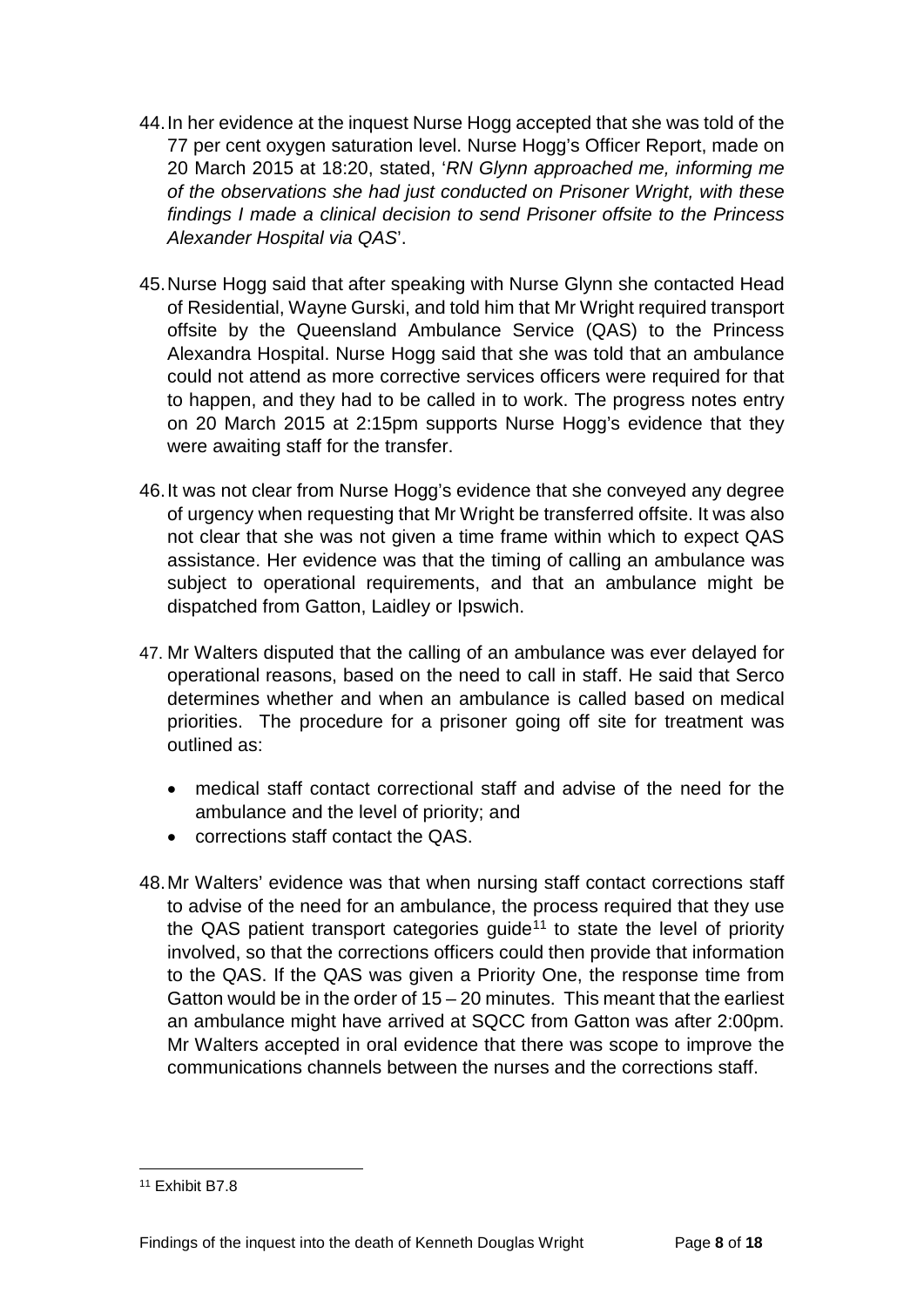- 49.No observations were carried out, nor was any medical treatment provided to Mr Wright from 1:33pm to 2:40pm when Nurse Glynn again checked on him. Nurse Glynn acknowledged that she could have returned to monitor Mr Wright's condition sooner but she did not consider that this was required of her and she attended to other duties.
- 50.Both Nurses Hogg and Glynn also accepted in their evidence that there was oxygen available in the Medical Centre which could have been used in response to Mr Wright's oxygen saturation level of 77 per cent. Nurse Hogg stated that, in hindsight, she would have advised Nurse Glynn to place Mr Wright on oxygen, given his low oxygen saturation level. She was not able to explain why she did not do so at the time.
- 51.From the evidence of Nurse Glynn, and the CCTV footage, it appears that that the 2:40pm check-up was only conducted at the behest of Mr Wright's carer, Mr Kennedy.
- 52.After finding Mr Wright unresponsive at 2:40pm, Nurse Glynn left Mr Wright to notify Nurse Hogg, and Nurse Hogg initiated a Code Blue. Nurse Glynn's evidence was that she did not call a Code Blue immediately after attending Mr Wright and finding him not breathing, without a pulse and cold to touch. Her evidence was she left to get help because she had never been in this position before.
- 53.Nurse Hogg asked CSO Martin Belford to call a Code Blue immediately after being informed by Nurse Glynn that Mr Wright was not breathing. Nurse Hogg accepted Nurse Glynn attended Mr Wright at 2:40pm. Nurse Hogg asked Nurse Fogarty and Nurse Roberton to assist with the Code Blue. The CCTV footage showed the medical team and the corrections officers arriving at 2:43pm.
- 54.The evidence of the persons present in relation to the assessment of Mr Wright after the Code Blue was called was broadly consistent. It supports the conclusion that by the time of the assessment, Mr Wright was deceased and, in those circumstances, CPR would not have assisted.
- 55.Nurse Hogg stated that Nurse Fogarty, Nurse Glynn, and possibly Nurse Roberton, each assessed Mr Wright and assisted with the assessment for declaring life extinct. Nurse Hogg's evidence was that CPR was not initiated because of the findings of Nurses Fogarty and Glynn's assessments.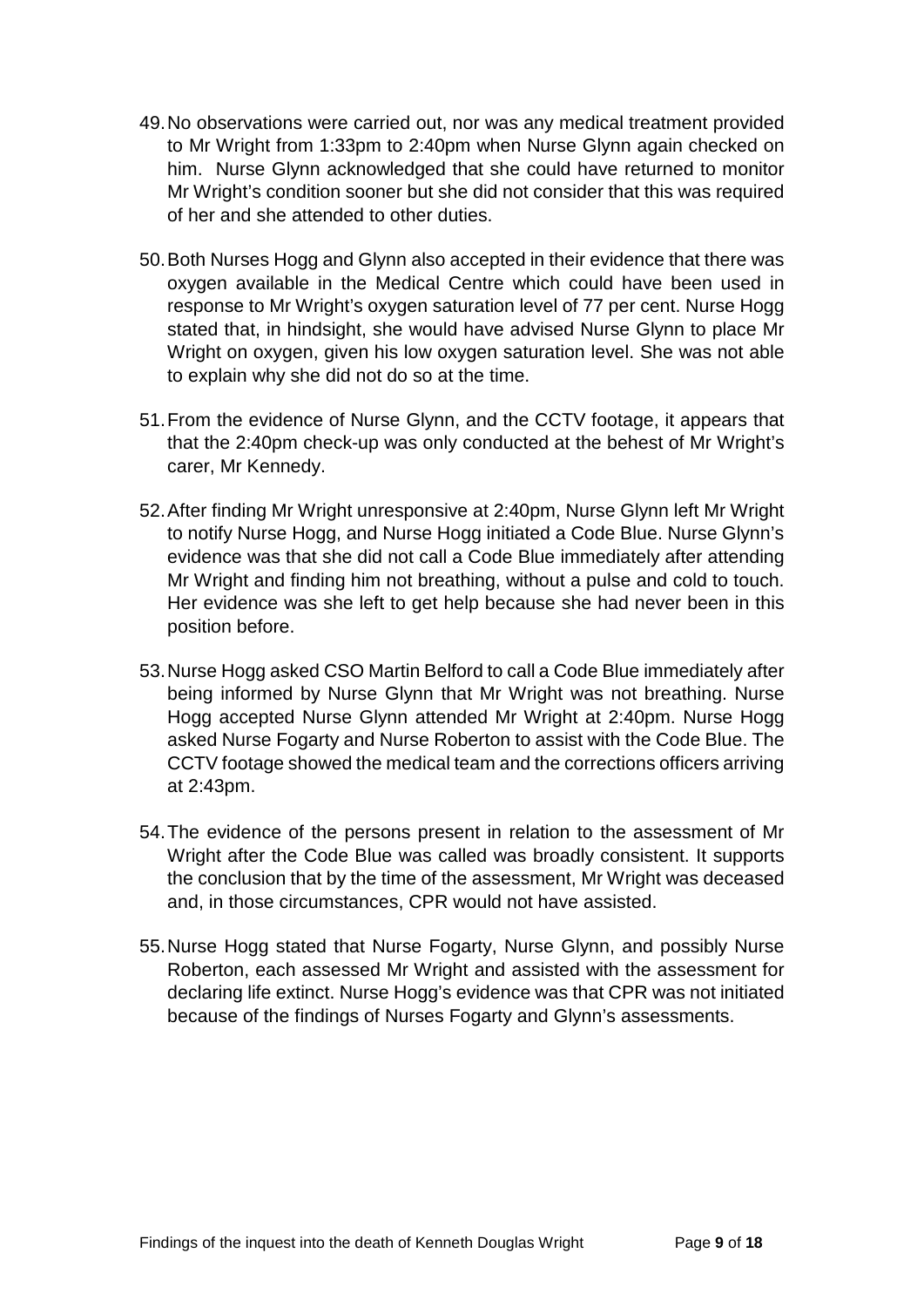- 56.Nurse Fogarty's officer report stated that she attended the Code Blue in her capacity as a clinical nurse. Prisoner Wright was observed to be very pale, cold and unresponsive. No signs of breathing could be detected and no pulse could be found. Nurse Fogarty advised the other nurses of the five criteria needed to pronounce life extinct and gave a penlight to Nurse Roberton to check for pupil reaction. She stated there was none. Nurse Fogarty gave Nurse Roberton a stethoscope to check for heart sounds and she stated there were none. Nurse Fogarty's report indicates that they decided as a group to call life extinct.
- 57.Custodial Corrections Officer Darren Chick was in the room with the nurses at the time of the Code Blue. He stated that he observed the nurses checking Mr Wright's vital signs. He saw that Mr Wright was not breathing as there was no fall or rise of the chest and that he appeared to be white in colour. He also stated that the nursing staff held a discussion as to whether CPR was required but the general consensus was that it was not required.
- 58. Dr MacCormick's evidence was that the way to determine if someone was deceased was to go through a number of steps:
	- Look for a response to voice and other stimuli (such as squeezing externally);
	- If there is no response, look at the pupils. If they are fixed and dilated that is a sign that the patient is deceased;
	- Examine the patient for breath and heart sounds for up to one minute; and
	- At the same time, check for peripheral pulses.
- 59.Dr MacCormick accepted that where there had not been medical observations for more than one hour, it was possible that the body would have been quite cold and that rigor mortis may have commenced. In plain terms, it may have been obvious that Mr Wright had been dead for some time. Dr MacCormick's evidence as to what should be done was consistent with the nurses' evidence about what they did to confirm life extinct on 20 March 2015.
- 60.Mr Walters explained that the term 'Code Blue' has a meaning in a correctional setting that was different to a hospital setting. Mr Walters' evidence was that a Code Blue can be called for anything from a twisted ankle in the yard to a cardiac arrest. Typically, they are called by corrections staff to get the medical team to respond. In this case, the medical team had initiated the Code Blue.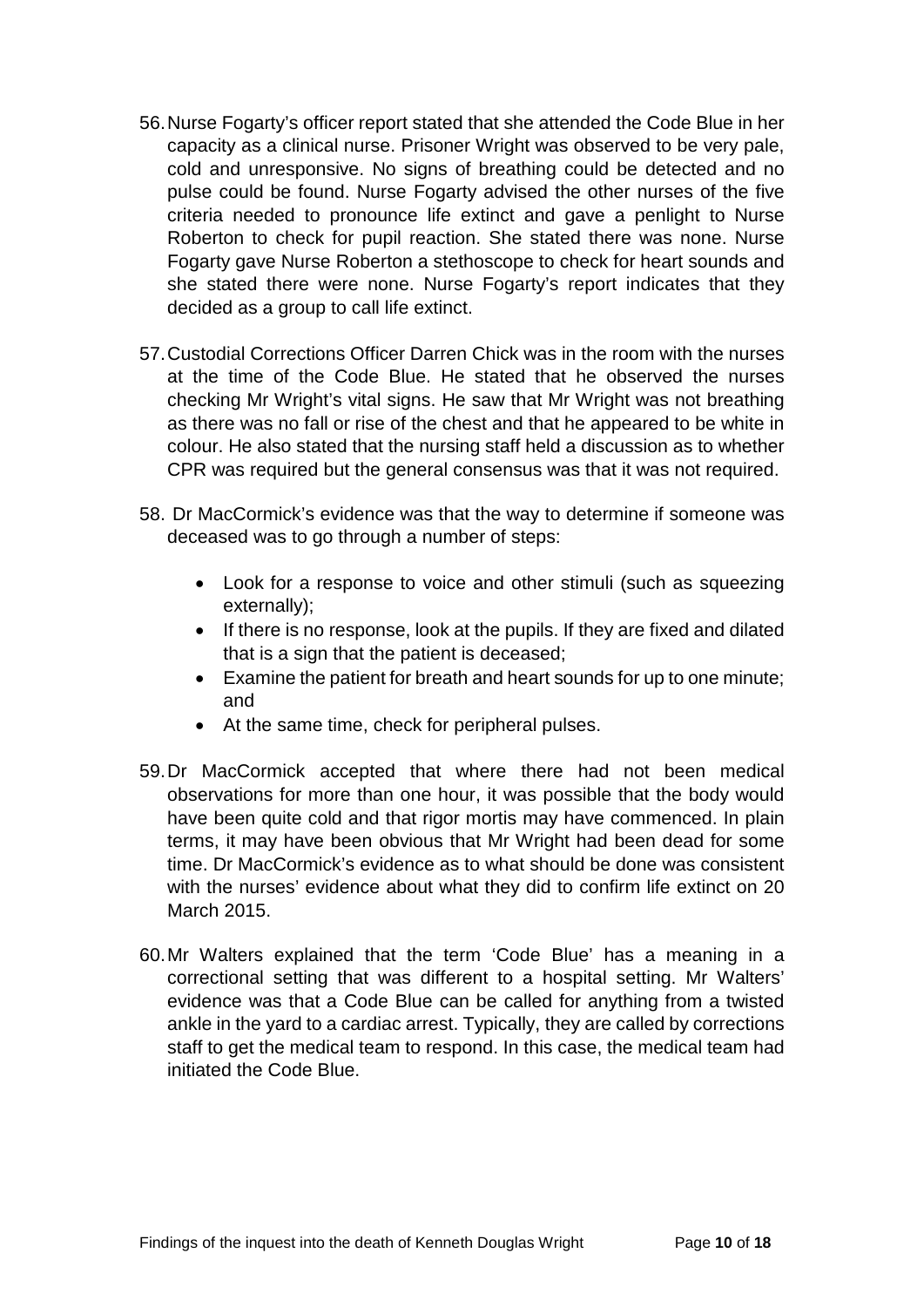- 61.Serco had implemented the "Incident Response Guidelines Code Blue Medical Emergency v02" which formed part of the Incident Management Custodial Operations Practice Directives at SQCC. Nurse Glynn's induction assessment indicated that she was trained in the five basic rules of first officer response for an emergency procedure, including to raise the alarm and call a Code.
- 62.The Code Blue guidelines provide that having raised the alarm and secured the area, the first officer response is to administer first aid: "Caution DRABC<sup>[12](#page-12-0)</sup>" and "Universal Infection Control Practices" must be adopted. As Nurse Glynn had a statement of attainment for providing first aid dated 12 March 2015 she was qualified to provide CPR. Staff are obliged to provide immediate first aid until the arrival of primary response and medical team/emergency services. [13](#page-12-1)
- 63.The Death in Custody Procedure, contained within the Death in Custody COPD requires custodial officers to commence all lifesaving measures. However, this procedure also expressly recognises that a registered nurse can instruct that resuscitation is to cease and can make a declaration of life extinct.
- 64.The evidence at the inquest was that it was not necessary for Nurse Glynn to leave Mr Wight to call a Code Blue. At the time of Mr Wright's death staff could request assistance from the Master Control Room via the prisoner's intercom button, beside the bed. Staff could also request assistance from the Master Control Room or the Medical Officer's station by radio, personal duress, telephone or shouting. Nurse Glynn accepted in her evidence that there was an intercom at the bedside which she could have used to contact the MCO. However, she left to seek help because she had never been in such a position before. I am not critical of her for doing so in the circumstances.
- 65.After the conclusion of oral evidence, I sought the production of records from the QAS. The QAS records indicate that only one contact was had between SQCC and QAS in relation to Mr Wright on 20 March 2015. This was at 2:46pm, after the Code Blue was called. The corrections officer can be heard to say words to the effect: "… *it's an acute medical condition*". The officer asks the QAS person to hold the line and then says "*Dot, what's the story with Wright, how am I to describe his condition to the ambulance*". At this point the officer then tells the QAS operator he has been told to stand down and an ambulance is no longer required.

<sup>12</sup> Danger, Response, Airway, Breathing, Circulation.  $\overline{a}$ 

<span id="page-12-1"></span><span id="page-12-0"></span><sup>13</sup> Exhibits B6.7, page 3 and B7.6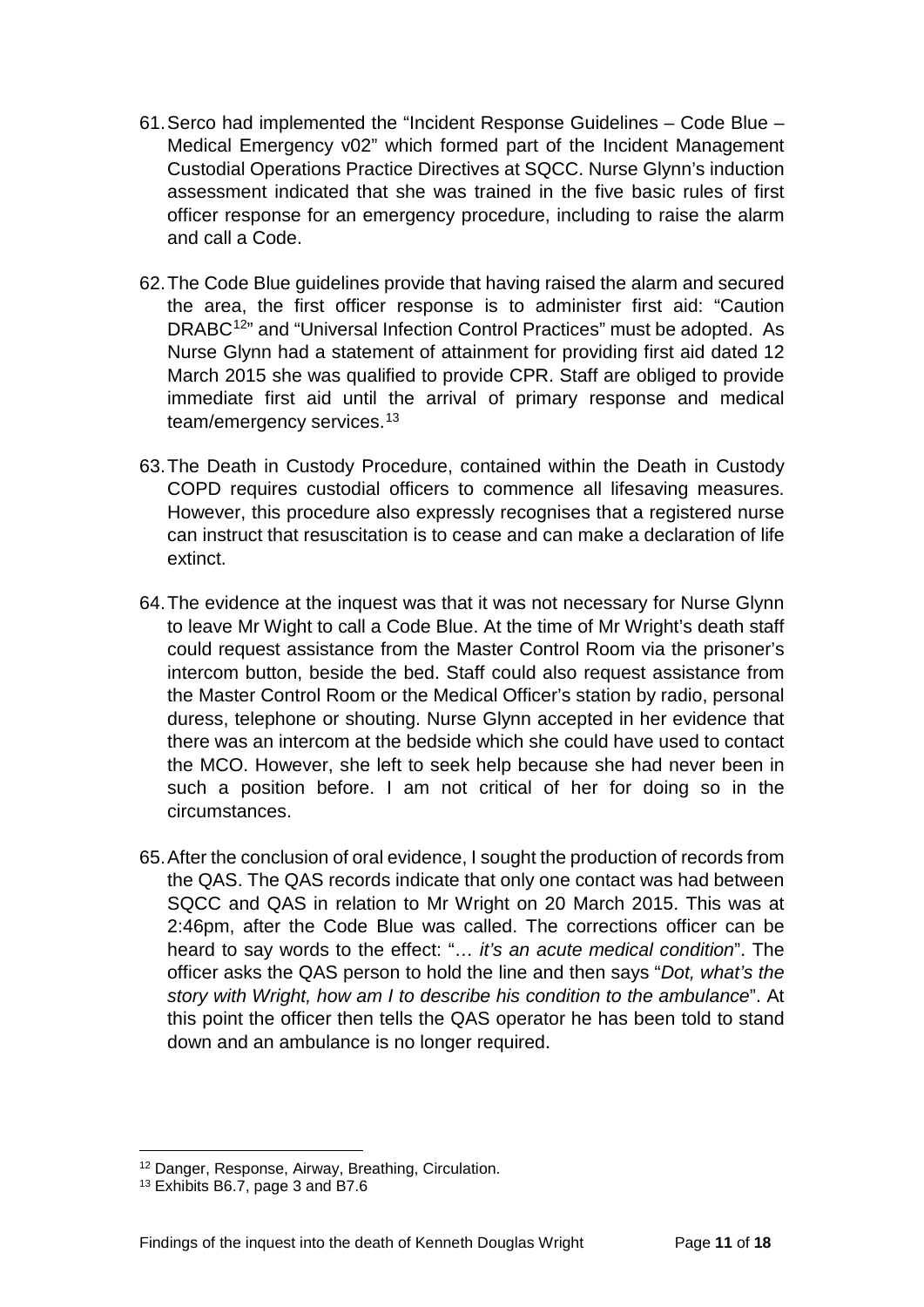## <span id="page-13-0"></span>**Conclusions**

- 66.I accept the submissions from Serco and Nurses Glynn and Hogg that, at the time of his death, Mr Wright was a bedridden, chronically unwell man. He had multiple comorbidities and no prospect of significant improvement in his health. He was non-compliant with his prescribed medications (other than for pain management), some of which were for life threatening conditions. He was also non-compliant with other recommendations for his medical management.
- 67.Dr MacCormick's evidence was that Mr Wright's case was complex and difficult, and his medical conditions placed him at risk of an aspiration event. It was also clear that his will to live had fluctuated after he was faced with the prospect of an additional prison term for child pornography offences. This had led to a suicide attempt in October 2014 and subsequent refusal of food and medication.
- 68.Mr Wright was also a remand prisoner, rather than a sentenced prisoner, which made him ineligible for exceptional circumstances parole.
- 69.Although steps were taken to have the Public Guardian appointed, Mr Wright died before any formal health care decisions were made by the delegate guardian on his behalf. It is possible that more proactive communication between SQCC and the Public Guardian may have resulted in consent being given for withholding of ventilation and CPR. This might have removed any contention in relation to the Code Blue response to Mr Wright on 20 March 2015.
- 70.Mr Wright died shortly before the criminal charges against him were finalised. He might then have been released into a more suitable residential aged care placement in the community.

#### <span id="page-13-1"></span>*The adequacy and appropriateness of the care provided to Mr Wright at the SQCC, particularly on 20 March 2015*

71.The evidence supports the conclusion that the care provided to Mr Wright in the ACU at the SQCC was generally of a high standard. The increasing prison population in Queensland is likely to result in more aged prisoners such as Mr Wright who require palliative care or have chronic conditions and need assistance with basic care. A four bed facility such as the ACU will clearly not meet those needs.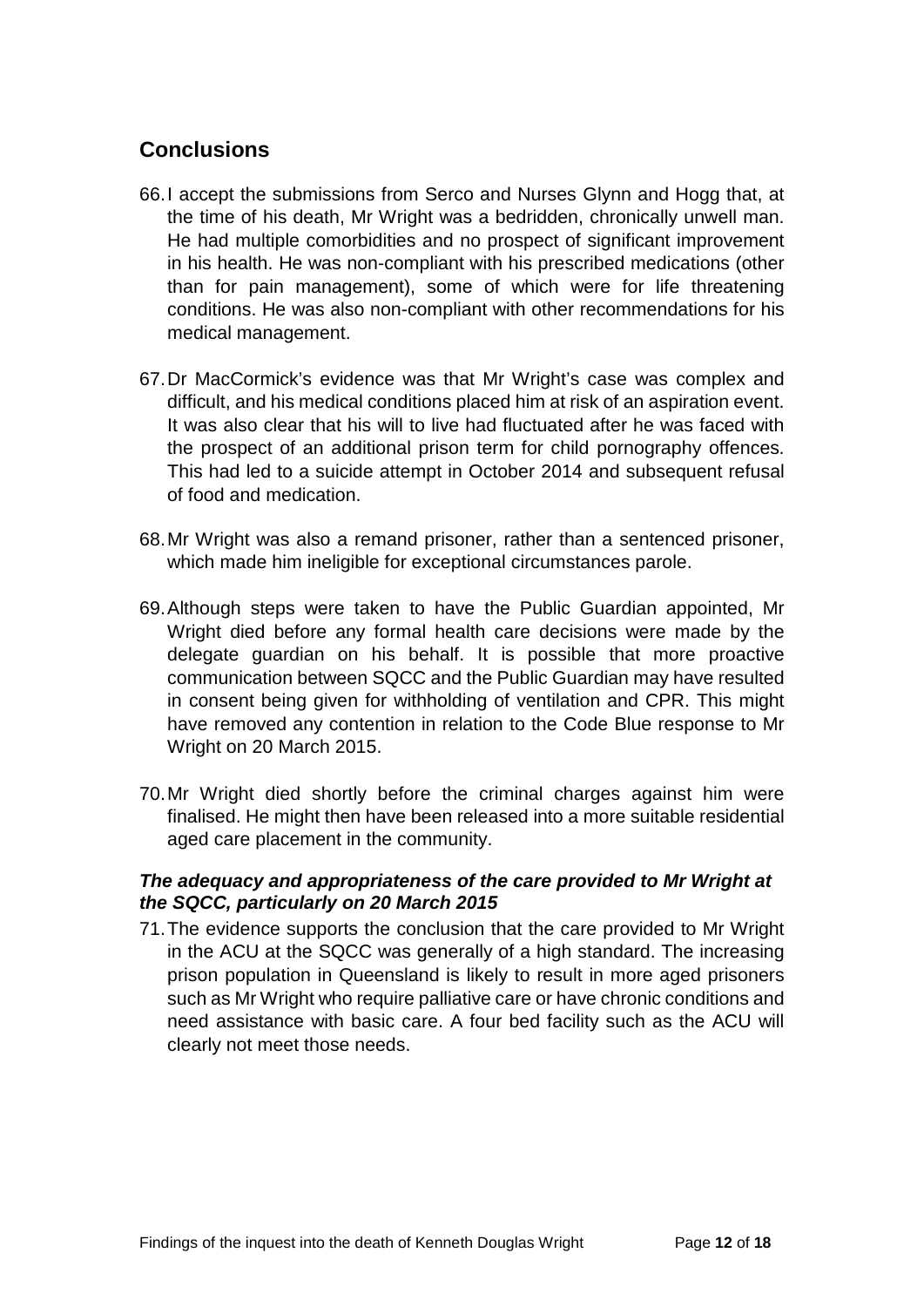- 72.The focus of the inquest was on the care Mr Wright received on 20 March 2015. I accept that Nurse Glynn communicated the detail of the observations she had taken to Nurse Hogg shortly after 1:33pm on 20 March 2015.Dr MacCormick's evidence was that she would expect a nurse to be familiar with basic life support, which would include the supply of oxygen if it was available. Nurses Glynn and Hogg both accepted in their evidence at the inquest that they were accountable for the provision of safe and proper nursing care.
- 73.I accept the evidence of Nurses Glynn and Hogg that they had done their best in looking after Mr Wright in the lead up to 20 March 2015. However, I consider that their response to Mr Wright's deteriorating state on 20 March 2015 should have been to provide supportive oxygen as a matter of urgency, while QAS assistance was enlisted and the VMO was consulted. The failure to do so was not consistent with good nursing practice.
- 74.Nurse Hogg accepted that, in hindsight, she would have advised Nurse Glynn to provide Mr Wright with oxygen, given his oxygen saturation levels. She was not able to explain why she did not take that action at the time. Supplemental oxygen was available nearby that could and should have been administered.
- 75.While Dr MacCormick agreed in her evidence that the administration of oxygen would have been useful, there was also no guarantee this would have changed the outcome for Mr Wright. Notwithstanding, it is likely that it would have assisted with the stabilisation of his condition before he could be transferred to the PAH by ambulance.
- 76.An ambulance did not arrive at SQCC for Mr Wright at any time on 20 March 2015. In particular, no call was made from SQCC for an ambulance to transfer Mr Wright to the PAH after his oxygen saturations were recorded at 77 per cent at 1:33pm. This represented a failure in the emergency response to Mr Wright.
- 77.I accept the submission made by Serco that that Nurse Hogg did not convey a specific level of priority to the custodial corrections officer when she made the request for an ambulance transfer. Although Nurse Hogg understood there would be a delay in calling the ambulance, Mr Wright was not having his observations monitored or oxygen supplemented while waiting for the ambulance to be called. He was left unattended by the nursing staff. I agree that this would suggest that Nurse Hogg did not regard his need for transfer as urgent.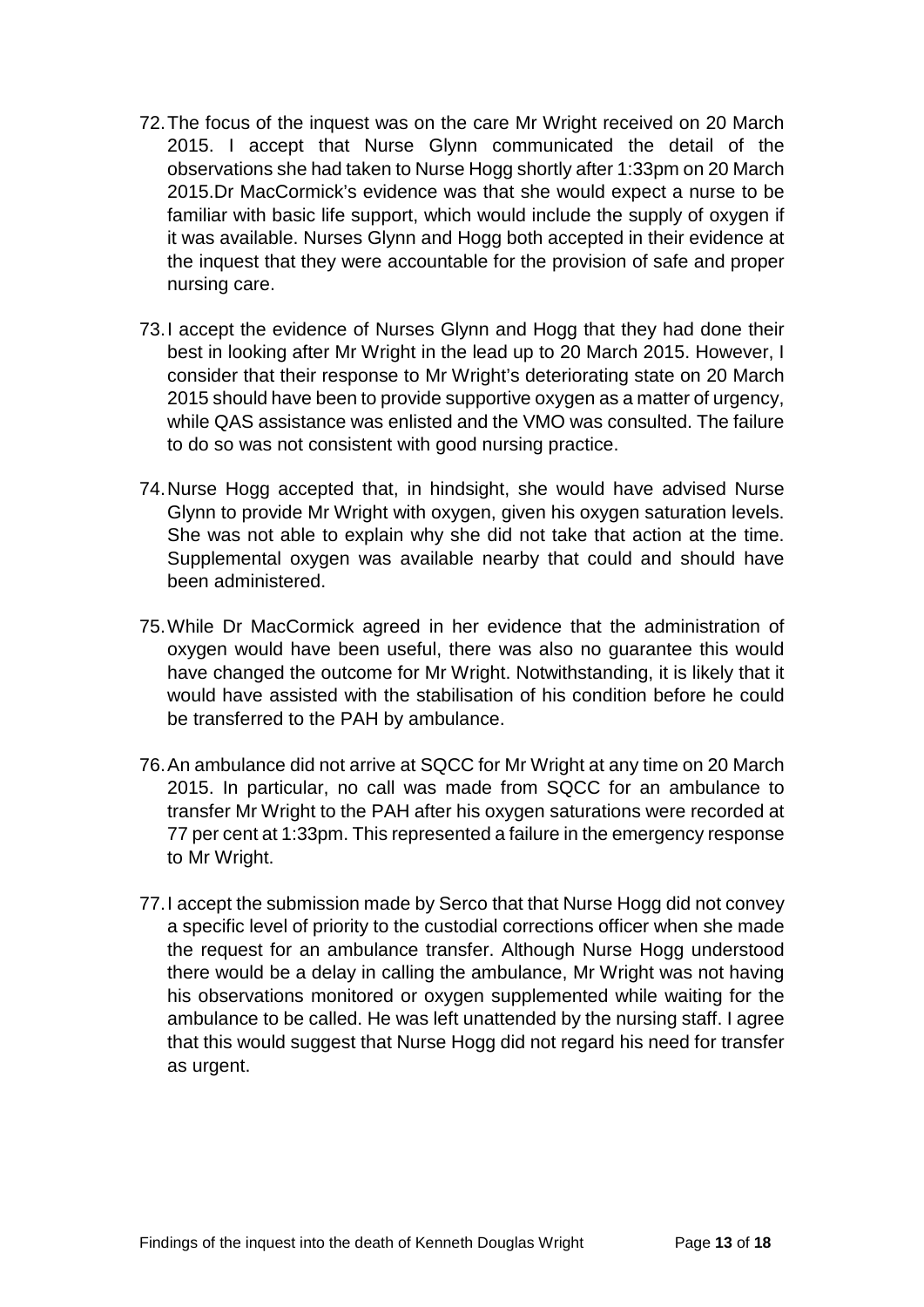- 78.It was also submitted on behalf of Serco that the precise role the lack of observations played in Mr Wright's death cannot be determined, as the exact time of his death after 1:33pm could not be established. Similarly, it was submitted that the fact an ambulance did not arrive between 1:33pm and 2:40pm cannot be said to have been directly causative of Mr Wright's death.
- 79.Having regard to the Mr Wright's range of comorbidities, it is possible that those factors may not have influenced the outcome for him. However, an observations regime is a vital and basic component of the patient care nurses provide. In this case there was a failure to respond to the clear warning sign of diminishing oxygen saturation levels in timely way. The response should have been to provide supplementary oxygen, increase observations and call for urgent QAS assistance.
- 80.It was submitted on behalf of Nurses Hogg and Glynn that while the SQCC is a highly structured and secure environment where most aspects of prisoner management are the subject of operational procedures and directives, the management of prisoner health issues at the time of Mr Wright's death was an area that seemed to be an exception. They submitted that there was little in the way of policy or procedure to guide nursing practice at SQCC generally, and specifically in the ACU.
- 81.However, Nurse Glynn gave evidence that she had access to standards developed by the Royal Australian College of General Practitioners and the Primary Clinical Care Manual. Mr Walters' evidence was that SQCC is subject to close oversight by QCS, with on-site monitoring by QCS staff and biannual audits. Serco is required to comply with its contractual obligations, as well as the *Corrective Services Act* and Regulation, and Custodial Operations Practice Directives. He pointed to a range of improvements in clinical practice which are discussed below.
- 82.It was also submitted on behalf of Nurses Hogg and Glynn that the procedure relating to calling an ambulance was confusing, and if there is no operational bar to calling an ambulance, a nurse who requires the ambulance to attend should be able to call QAS directly. I accept that submission.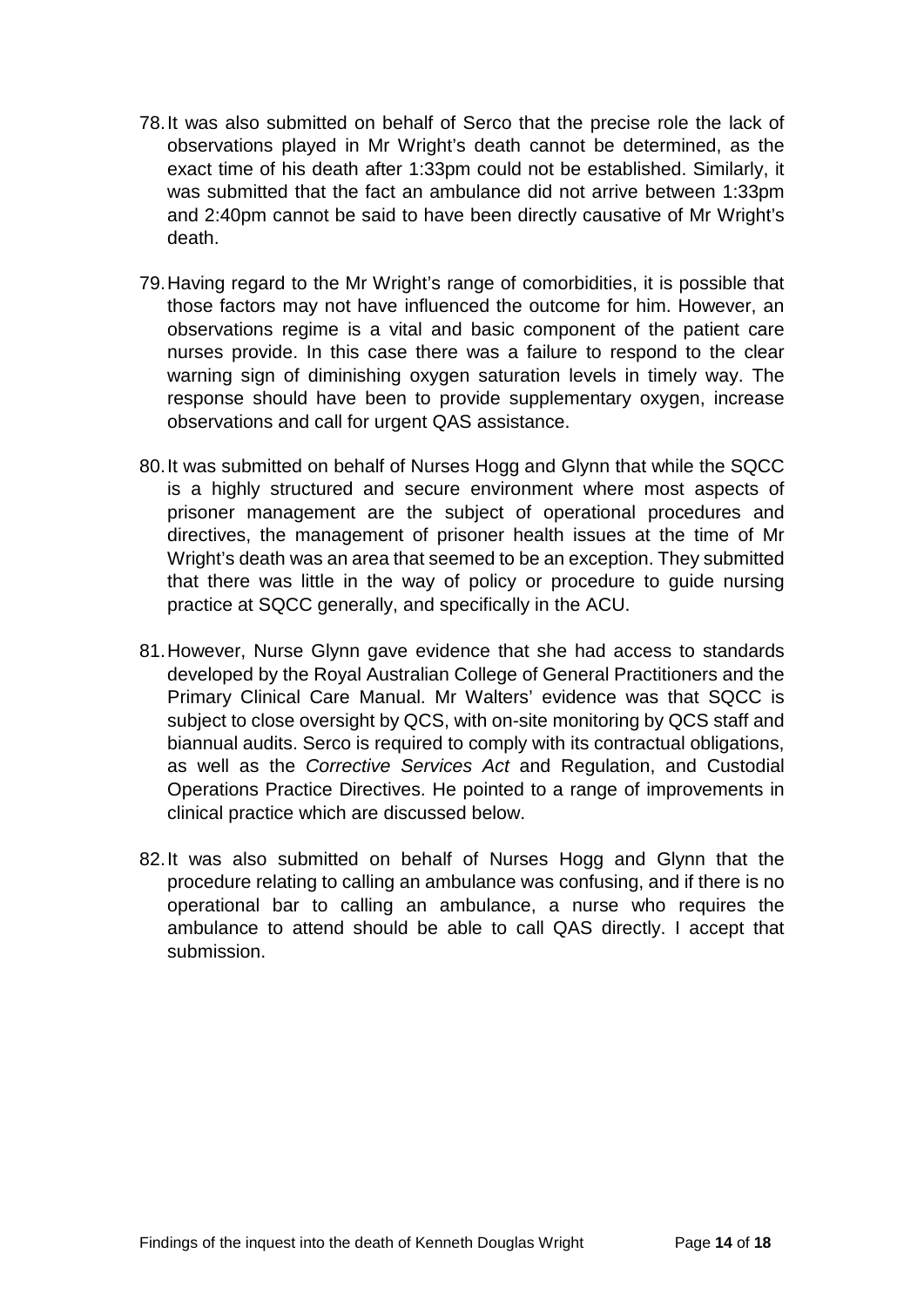#### <span id="page-16-0"></span>*The management of the Code Blue and decisions surrounding resuscitation, in particular the decision not to commence CPR*

- 83.It was clear that nursing staff are able to call a Code Blue by using a range of mechanisms, including the use of the intercom located beside the prisoner's bed. Dr MacCormick accepted that the presence of the intercom addressed the concerns she identified in her report.
- 84.The operational procedures in place at SQCC also established that nursing staff were given the authority to instruct that resuscitation is to cease and could make a declaration of life extinct.
- 85.The evidence established that more than one hour passed between Nurse Glynn's observations indicating a pulse oxygen level of 77 per cent and when Mr Wright was found unresponsive and a Code Blue was called at 2:43pm. I accept that at that time suitable actions were taken by the nursing staff to review Mr Wright's vital signs. They appropriately formed the view that CPR efforts at that stage would be futile.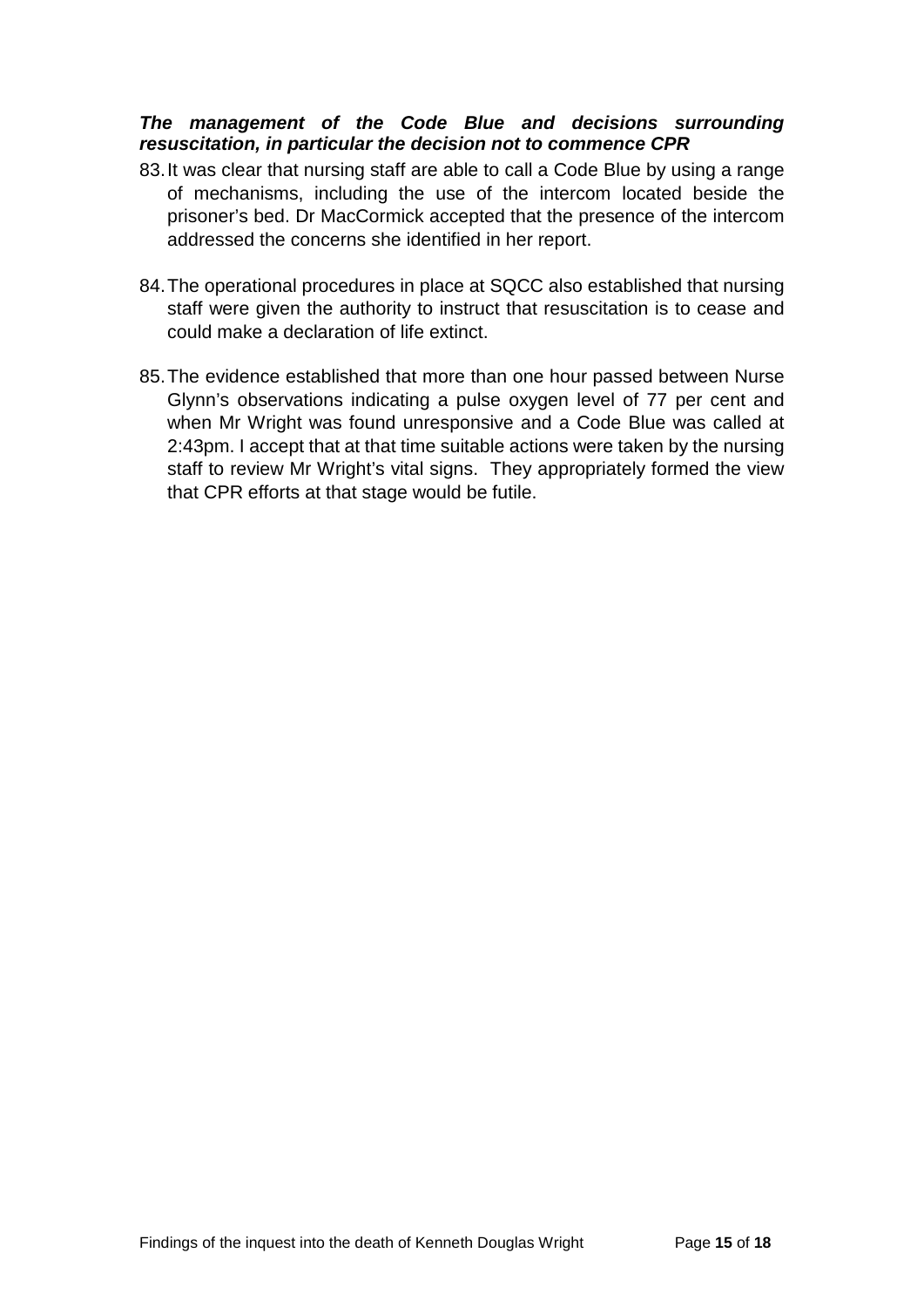## <span id="page-17-0"></span>**Findings required by s. 45**

86. I am required to find, as far as is possible, the medical cause of death, who the deceased person was and when, where and how he came by his death. As a result of considering all of the evidence, including the material contained in the exhibits, I am able to make the following findings:

<span id="page-17-1"></span>**Identity of the deceased** – Kenneth Douglas Wright

- <span id="page-17-2"></span>**How he died** – Mr Wright died in custody after a protracted illness resulting from an attempted suicide where he fell from a prison balcony. He sustained significant head and other injuries in this fall. He was transferred to the Advanced Care Unit at the South Queensland Correctional Centre in late 2014 after an admission to the Princess Alexandra Hospital Secure Unit. He was bed bound and required assistance with activities of daily living. Mr Wright was assessed as having impaired capacity and was the subject of a guardianship order. However, an acute resuscitation plan was not in place at the time of his death. He was found in a deteriorating state in his cell at 1:33pm on the afternoon of 20 March 2015. Although his oxygen saturations were below 80% he was not provided with supplemental oxygen or increased observations. He was left unattended and was found deceased in his cell at 2:40pm.
- <span id="page-17-3"></span>**Place of death** – Southern Queensland Correctional Centre, Spring Creek, Queensland

<span id="page-17-4"></span>**Date of death–** 20 March 2015

<span id="page-17-5"></span>**Cause of death** – Mr Wright died as a result of aspiration bronchopneumonia, as a consequence of traumatic brain injury, due to a fall from height. He also had underlying chronic obstructive pulmonary disease, congestive cardiac failure, atrial fibrillation, systemic hypertension, and malnutrition.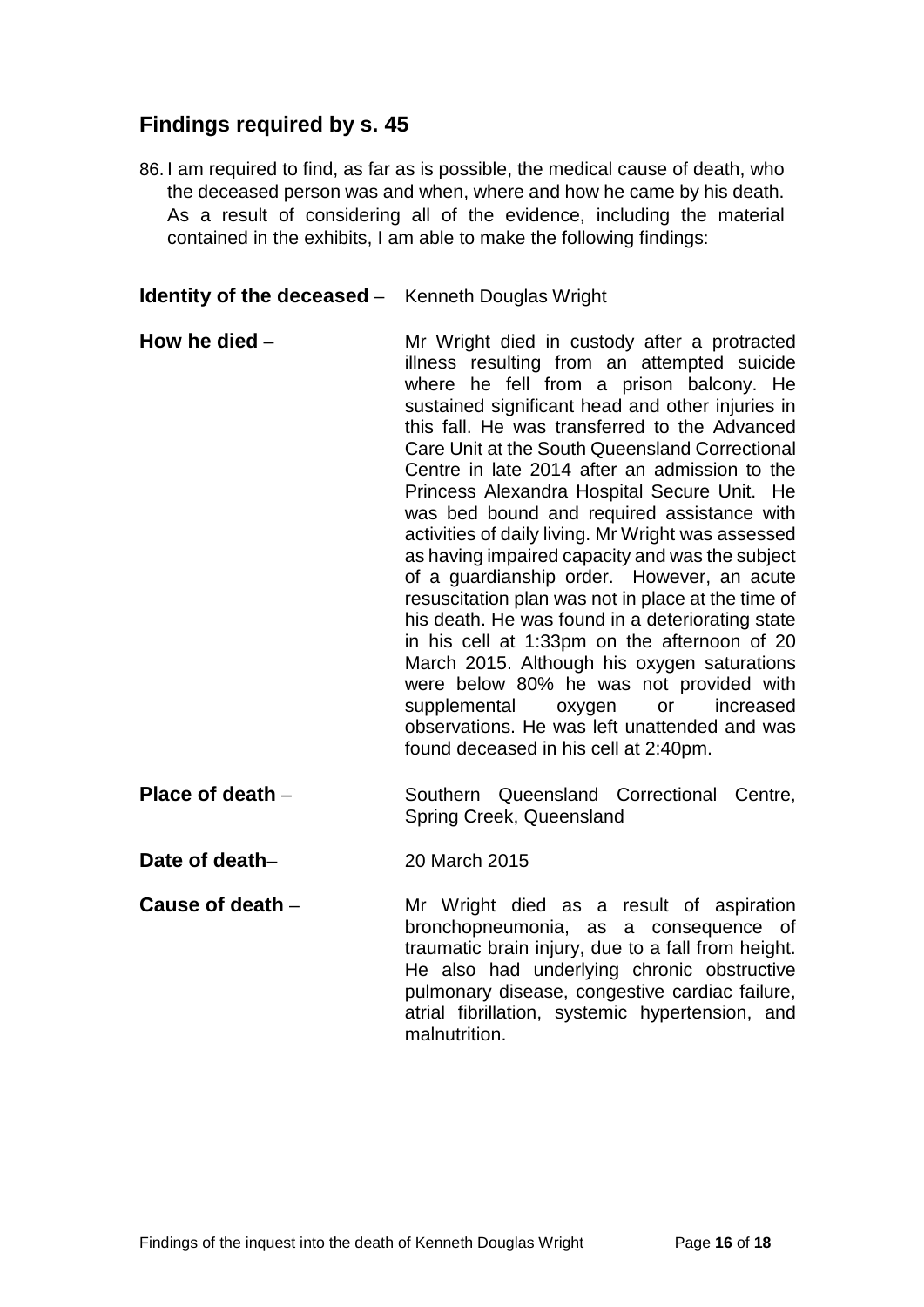## <span id="page-18-0"></span>**Post incident actions**

- 87.Following Mr Wright's death, Serco has taken steps to have all prisoners located in the ACU, and other elderly prisoners at SQCC who have expressed a wish not to be resuscitated, complete appropriate documentation to give effect to those wishes.
- 88.Serco's induction for new staff includes a unit on emergency procedures and contingency codes. The information contained in this unit details each code, and the requirements and processes for responding to critical incidents (which include the Code Blue medical emergency).
- 89.In February 2017, Queensland Health produced a Prison Health Services Queensland Adult Deterioration Detection System (Q-ADDS) tool, designed for detecting deterioration in the context of the prison setting, taking into account the environment and available resources. This tool did not exist at the time of Mr Wright's death. It was introduced to SQCC on 19 March 2018 and is to be used for all prisoners admitted to the ACU.
- 90.Staff in the ACU, including Nurse Glynn, have been briefed about the introduction of the Prison Health Services Q-ADDS. Dr MacCormick has noted that this tool would assist clinicians to detect the early signs of deterioration.
- 91.Dr MacCormick also noted that when the tool was applied to Mr Wright's observations taken by Nurse Glynn on 20 March 2015, it would have prompted (as a minimum) an increased frequency of observations to at least every 10 minutes. It would also have prompted escalation of help seeking if the nurse practitioner or medical officer could not be contacted. While the low oxygen saturation would not trigger an automatic emergency response, the more frequent observations may have altered the way this case was managed.
- 92.Serco has also employed another senior practitioner in the role of Health Services Director – Justice to provide clinical leadership and support and assistance for clinical practitioners. This position is to provide the oversight to the four Serco managed facilities in Australia and New Zealand; and provide governance for review of systems, policies and procedures.